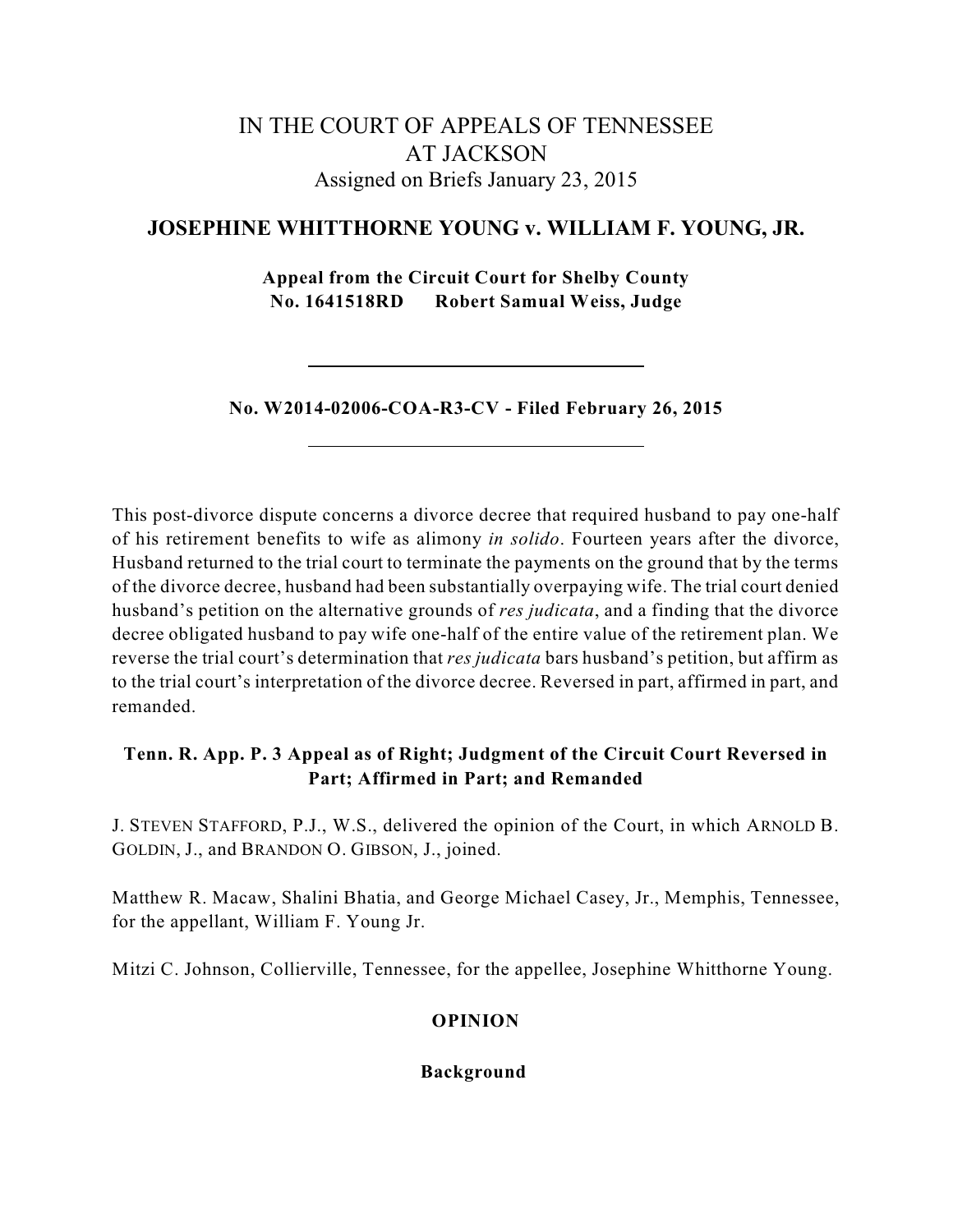The parties, Josephine Whitthorne Young ("Wife") and William F. Young, Jr. ("Husband"), were divorced in 2000 after an approximately thirty-three year marriage. Wife filed a complaint for divorce in Division 8 of the Shelby County Circuit Court on October 25, 1999. When Husband failed to timely respond to the complaint, the trial court, Judge D'Army Bailey, entered a default judgment against Husband on January 21, 2000. Although Husband moved to set aside the default judgment, the trial court denied Husband's request and entered a Final Decree of Divorce, entered *nunc pro tunc* to May 3, 2000. Husband's and Wife's assets were generally equally divided in the Final Decree of Divorce, and Wife was awarded multiple forms of alimony, including alimony *in futuro* of \$500.00 per month, and alimony *in solido* to pay some of Wife's expenses. In addition, the Final Decree of Divorce included the following provisions:

> 10. As a division of marital property, the parties shall equally divide [Husband's] DROP plan with the City of Memphis . . . , as of the date of the entry of this Final Decree of Divorce, and which plan had a balance as of December 31, 1999, of \$68,657.77 [hereinafter "City of Memphis DROP plan"].

> 11. As alimony in solido, the parties shall equally divide [Husband's] retirement/pension plan with the City of Memphis . . . , as of the date of the entry of this Final Decree of Divorce, and to which plan [Husband] has contributed \$60,114.96 through March 24, 2000 [hereinafter "City of Memphis retirement/pension plan"].

> 12. As alimony in solido, the parties shall equally divide [Husband's] deferred compensation plan with the City of Memphis . . . . entity number 0029, as of the date of the entry of this Final Decree of Divorce, which plan is managed through Nationwide Retirement Solutions, Inc., and which had a balance as of April 19, 2000 of \$47,944.95. [Husband] is presently eligible to access his deferred compensation plan, and as such shall, within seven (7) days from the entry of this Final Decree of Divorce, withdraw one-half  $(\frac{1}{2})$  of the funds in said account as of the date of the Final Decree of Divorce and shall immediately pay same to [Wife]. The parties shall be equally financially responsible for one-half  $(\frac{1}{2})$  of the penalties charged against his withdrawal [hereinafter "City of Memphis deferred compensation plan"].

Husband subsequently filed a motion to set aside the Final Decree of Divorce. The trial court denied Husband's motion by order entered October 11, 2000. No appeal was taken of the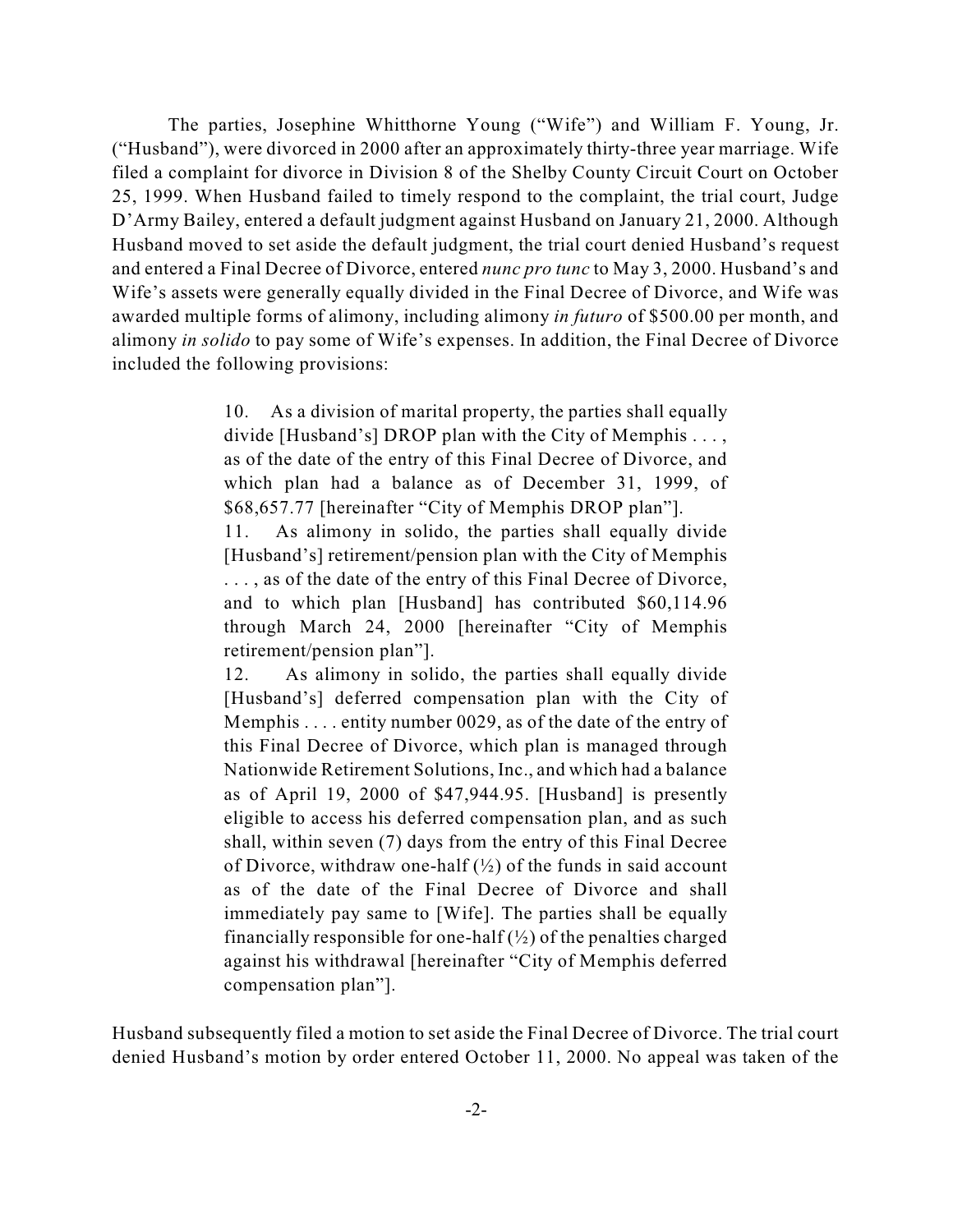Final Decree of Divorce or the motion to set aside.

On November 17, 2000, Wife filed a criminal and civil contempt petition against Husband related to his failure to comply with provisions of the Final Decree of Divorce, specifically with regard to the liquidation of a joint savings account, the payment of Wife's attorney'sfees, and the withdrawal of Wife's portion of Husband's City of Memphis deferred compensation plan. The parties entered into a consent order on April 6, 2001, resolving the contempt petition. In addition, the agreed order stated:

> [Husband] is scheduled to retire from the City of Memphis on April 14, 2001, at which time he shall be eligible to draw money from his DROP Plan, his pension/retirement plan and his deferred compensation plan. [Husband] shall execute all necessary paperwork on or before April 14, 2001, to effectuate the transfer of that portion of the financial accounts to which [Wife] is entitled pursuant to paragraphs 10, 11, and 12 of the Final Decree of Divorce. . . .

Husband retired from his employment as anticipated in April 2001. On July 5, 2001, Husband filed a motion to modify the Final Decree of Divorce to "terminate and/or reduce" his obligation to pay both alimony *in futuro* and alimony *in solido* in the form of car payments for the parties' daughter due to Husband's decreased income. Husband later withdrew his Petition to modify the alimony *in solido* award. Husband's Petition to terminate his alimony *in futuro* obligation was eventually referred to a divorce referee. On February 2, 2002, the trial court entered an order confirming the recommendation of the divorce referee to terminate Husband's alimony *in futuro* obligation due to Husband's retirement, over Wife's objection. Wife did not appeal the termination of Husband's alimony *in futuro* obligation to this Court.

The parties lived in apparent harmony for over a decade. Husband forwarded one-half of his City of Memphisretirement/pension plan payments, or \$1,617.24, to Wife every month since the payments began in May 2001. As of the summer of 2014, Husband had paid Wife over \$260,000.00 from the City of Memphis retirement/pension plan. On June 25, 2014, however, Husband filed a Petition in the original divorce proceeding captioned "Petition for Declaratory Judgment; To Terminate Alimony in Solido Payments and to Require Wife to Reimburse Husband."<sup>1</sup> In his Petition, Husband asked the trial court to interpret the Final

 $<sup>1</sup>$  Husband indicates in his brief that, on advice of counsel, he had first unilaterally terminated his</sup> alimony payments to Wife in April 2014. When Wife threatened to file a contempt action against Husband (Continued...)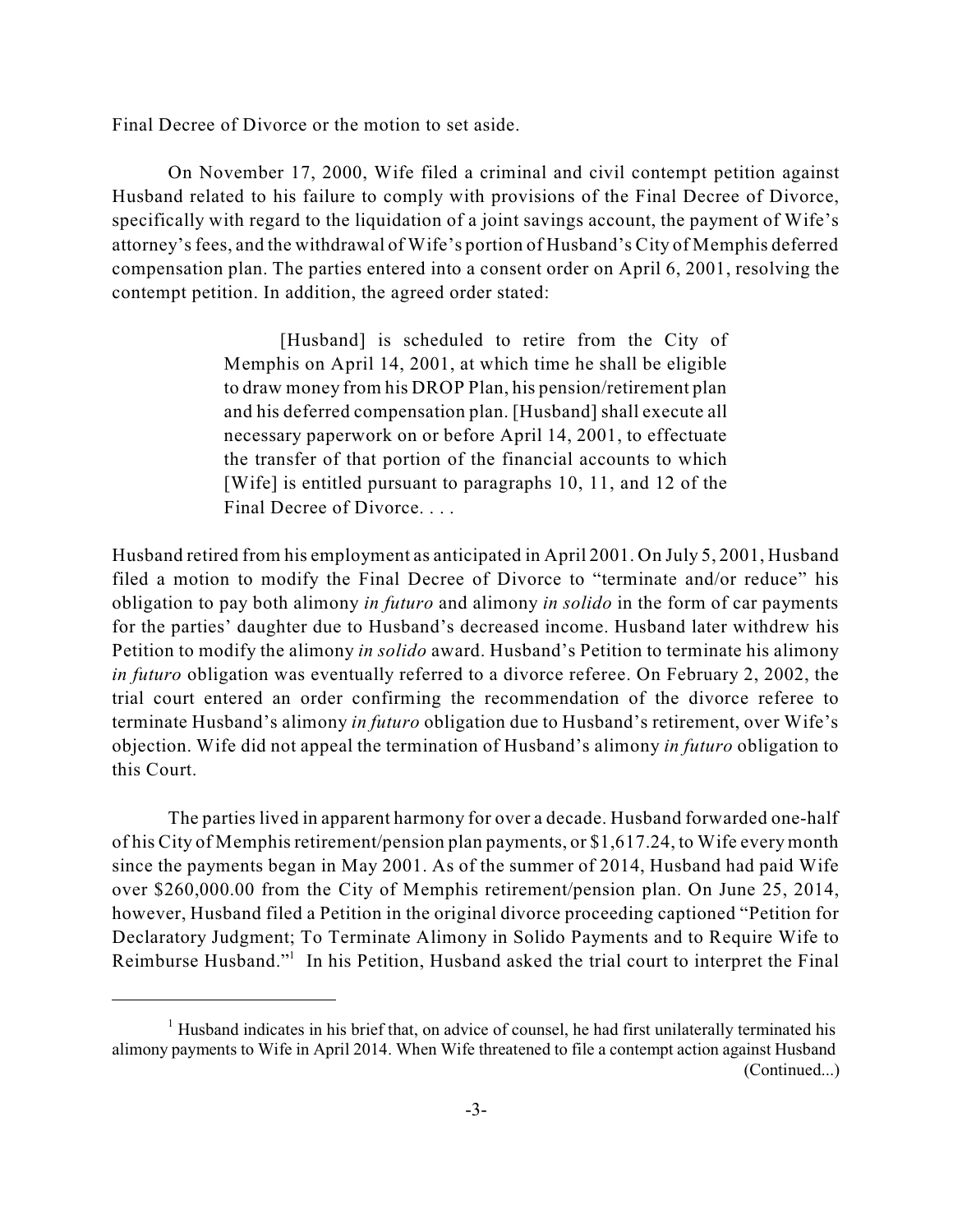Decree of Divorce provision related to Husband's alimony *in solido* obligation with regard to his pension from the City of Memphis. Specifically, Husband argued that Wife was only entitled to one-half of the \$60,114.96 that had been contributed to the City of Memphis retirement/pension plan by Husband prior to the divorce. Because Husband has paid Wife half of his benefits for over a decade, Husband contended that he was entitled to a reimbursement of over \$220,000.00.

Wife filed a response on August 11, 2014, arguing that Husband was barred from seeking relief by the doctrine of *res judicata*. On the same day, Wife filed a motion to dismiss Husband's Petition on the ground of *res judicata*. Specifically, Wife argued that the issue of Husband's obligation to pay Wife one-half of all benefits received from the City of Memphis retirement/pension plan at issue had been litigated not just once, but twice—in the underlying divorce action and in the parties' consent order entered on Wife's petition for contempt. Because these issues had been previously litigated or could have been litigated previously, Wife argued that Husband was not entitled to relief on his Petition. Husband filed a response to Wife's motion, arguing that his Petition should not be dismissed.

In the intervening years, Judge Bailey retired and was eventually replaced by Judge Robert S. Weiss. Judge Weiss heard Husband's Petition and Wife's Motion to Dismiss on August 22, 2014.  $2$  On September 5, 2014, the trial court entered an order denying Husband's Petition and granting Wife's Motion to Dismiss. Specifically, the trial court's order states:

- 1. The Petition for Declaratory Judgment; To Terminate Alimony in Solido Payments and to Require Wife to Reimburse Husband is denied.
- 2. The original Final Decree of Divorce was entered on June 16, 2000; Petitioner's Rule 60 Motion was filed and disposed of by the Court; and the time to alter or amend the Final Decree has passed over thirteen (13) years ago.
- 3. The matter is barred by *res judicata* in that the Final Decree of Divorce is a final order.
- 4. [Husband] has been consistently paying for the past thirteen (13) years as he understood it to mean that the

<sup>(...</sup>continued)

shortly thereafter, he resumed paying Wife one-half of theCity of Memphis retirement/pension plan proceeds and filed the instant Petition for a judicial determination of his continued obligation to pay this alimony.

 $<sup>2</sup>$  In August 2014, Judge Bailey was again elected to a Shelby County Circuit Court judgeship,</sup> this time in Division 3.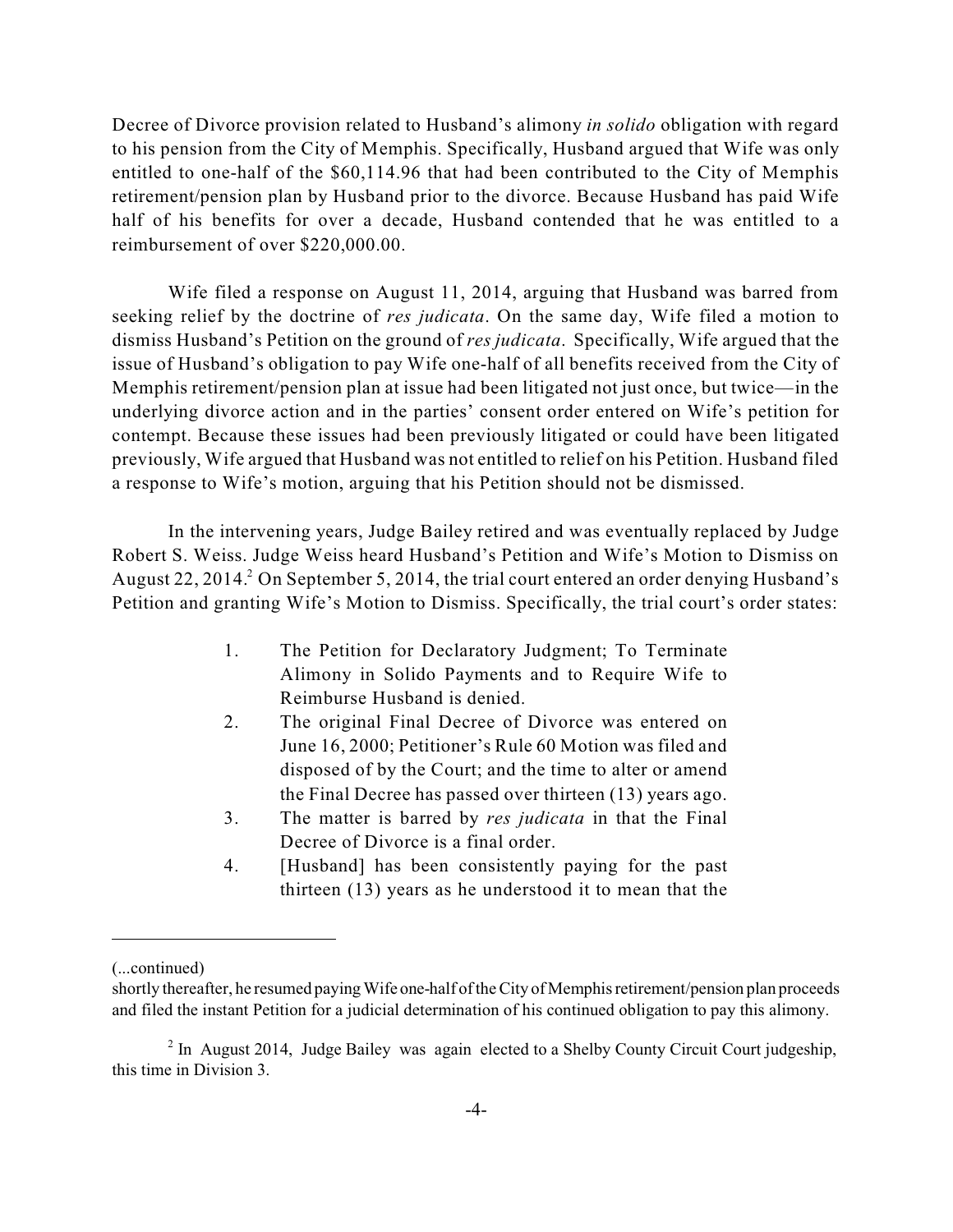pension was to be divided. The approximate \$60,000[.00] amount included in the Final Decree of Divorce could not legitimately be argued as the value of the pension at that time, especially in light of the fact that over \$400,000.00 has been paid out since [Husband's] retirement. At the time of [Husband's] retirement, he could have elected to receive a lump sum or periodic payments, and he chose periodic payments. Thus, [Wife] is entitled to her one-half of the periodic payments.

5. In this Court's experience, there was no specific amount included as to the value of the pension as the City of Memphis either lacked the ability or lacked the desire to provide said value; and all the City of Memphis provides is the amount of the contributions made by the employee.

The trial court further ruled that each party was required to pay his or her own attorney's fees. Although Wife raised arguments regarding waiver, laches, and estoppel in the trial court, the trial court declined to rule in favor of Wife on these arguments.<sup>3</sup> Husband filed a timely notice of appeal.

### **Issues Presented**

In his brief, Husband raises three issues:

- 1. Whether the trial court erred in holding that *res judicata* bars Husband's suit for a declaratory judgment declaring that he has satisfied his obligation to equally divide the proceeds from his City of Memphis retirement/pension plan with Wife through the mechanism of alimony *in solido*.
- 2. Whether the trial court erred in holding that the alimony *in solido* provision of the Final Decree of Divorce requires Husband to continue paying Wife fifty percent (50%) of his monthly pension.
- 3. Whether the trial court erred in denying Husband's claim for reimbursement of proceeds mistakenly overpaid to

<sup>&</sup>lt;sup>3</sup> Wife does not raise the trial court's refusal to credit her waiver, laches, or estoppel arguments as an issue on appeal. Accordingly, we decline to consider these arguments. *See* Tenn. R. App. 13(b) ("Review generally will extend only to those issues presented for review.").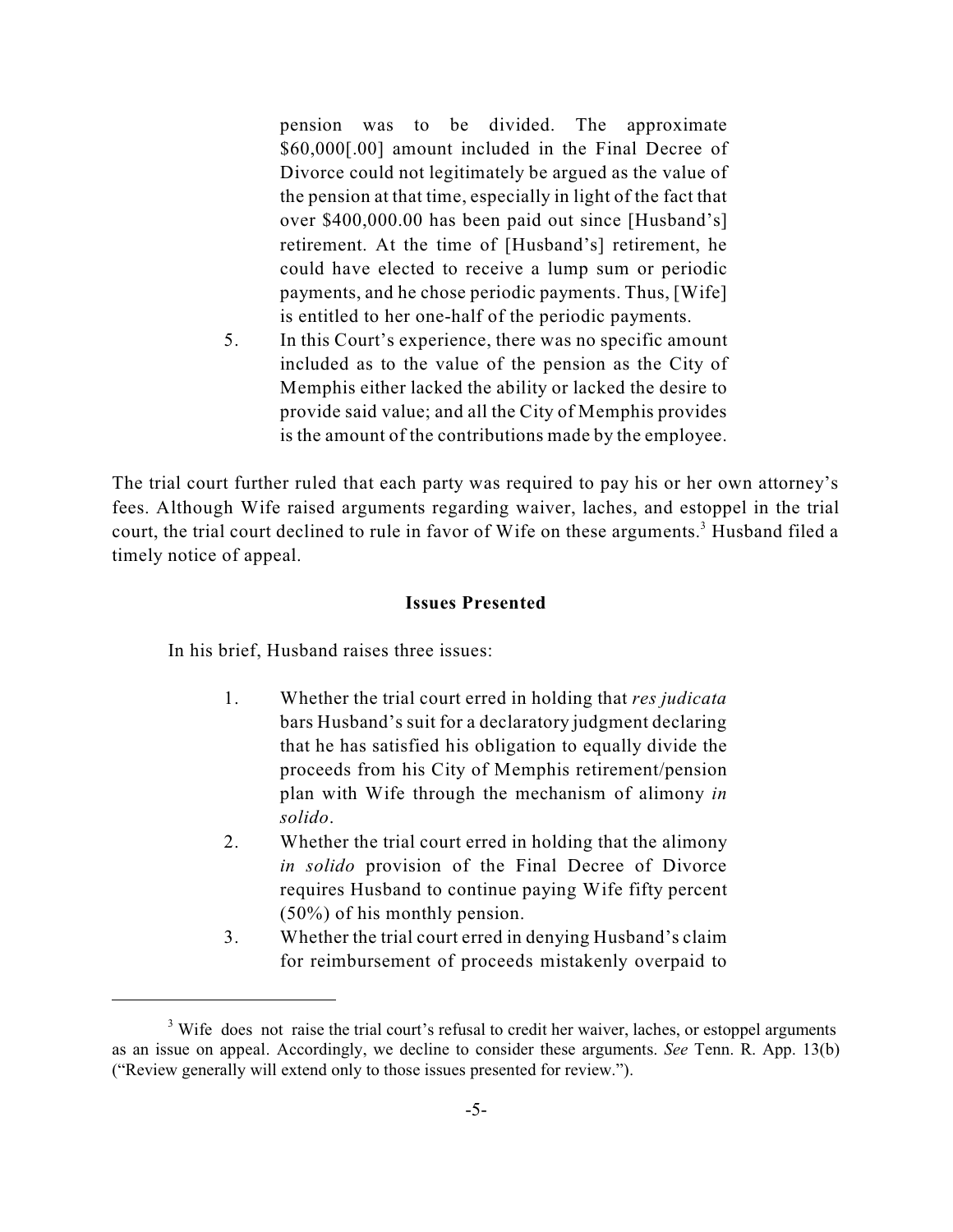Wife.

In the posture of appellee, Wife raises two additional issues:

- 1. Whether the trial court erred in not granting Wife's request for attorney's fees at trial.
- 2. Whether Wife is entitled to attorney's fees on appeal.

## **Discussion**

As an initial matter, we must first consider the ruling made by the trial court. From our review of the trial court's order, the trial court first determines that Wife's motion to dismiss is well-taken because Husband's Petition is barred by the doctrine of *res judicata*. If correct, a ruling that the Petition is barred by *res judicata* eliminates the need to consider the substantive merits of the Petition, and instead, subjects the Petition to dismissal. *See Levitt v. City of Oak Ridge*, No. E2013-02625-COA-R3-CV, 2014 WL 4458913, at \*4, n.1 (Tenn. Ct. App. Sept. 10, 2014) (affirming the trial court's dismissal of the plaintiff's complaint based on the doctrine of *res judicata* and indicating that the other issues raised in the appeal were rendered moot by affirmance on the ground of *res judicata*). Despite this ruling, the trial court went on to consider the substance of Husband's Petition. In his appellate brief, Husband treats the trial court's two rulings as independent, alternative bases for denying Husband relief. Accordingly, we likewise consider the trial court's findings as alternative rulings, either of which could serve as a basis for denying Husband relief.

## *Res Judicata*

We begin first with Husband's contention that the trial court erred in dismissing his Petition on the basis of *res judicata*. In considering an appeal from a trial court's grant of a motion to dismiss, we take all allegations of fact in the complaint as true and review the trial courts' legal conclusions *de novo* with no presumption of correctness. Tenn R. App. P. 13(d); *Mid-South Industries, Inc. v. Martin Mach. & Tool, Inc.*, 342 S.W.3d 19, 26–27 (Tenn. Ct. App. 2010) (citing *Owens v. Truckstops of America*, 915 S.W.2d 420, 424 (Tenn. 1996)).

In *Lien v. Couch*, 993 S.W.2d 53 (Tenn. Ct. App. 1998), this Court discussed various aspects of the doctrine of *res judicata*. We stated:

> Res judicata is a claim preclusion doctrine that promotes finality in litigation. *See Moulton v. Ford Motor Co.*, 533 S.W.2d 295, 296 (Tenn. 1976); *Jordan v. Johns*, 168 Tenn. 525, 536–37, 79 S.W.2d 798, 802 (1935). It bars a second suit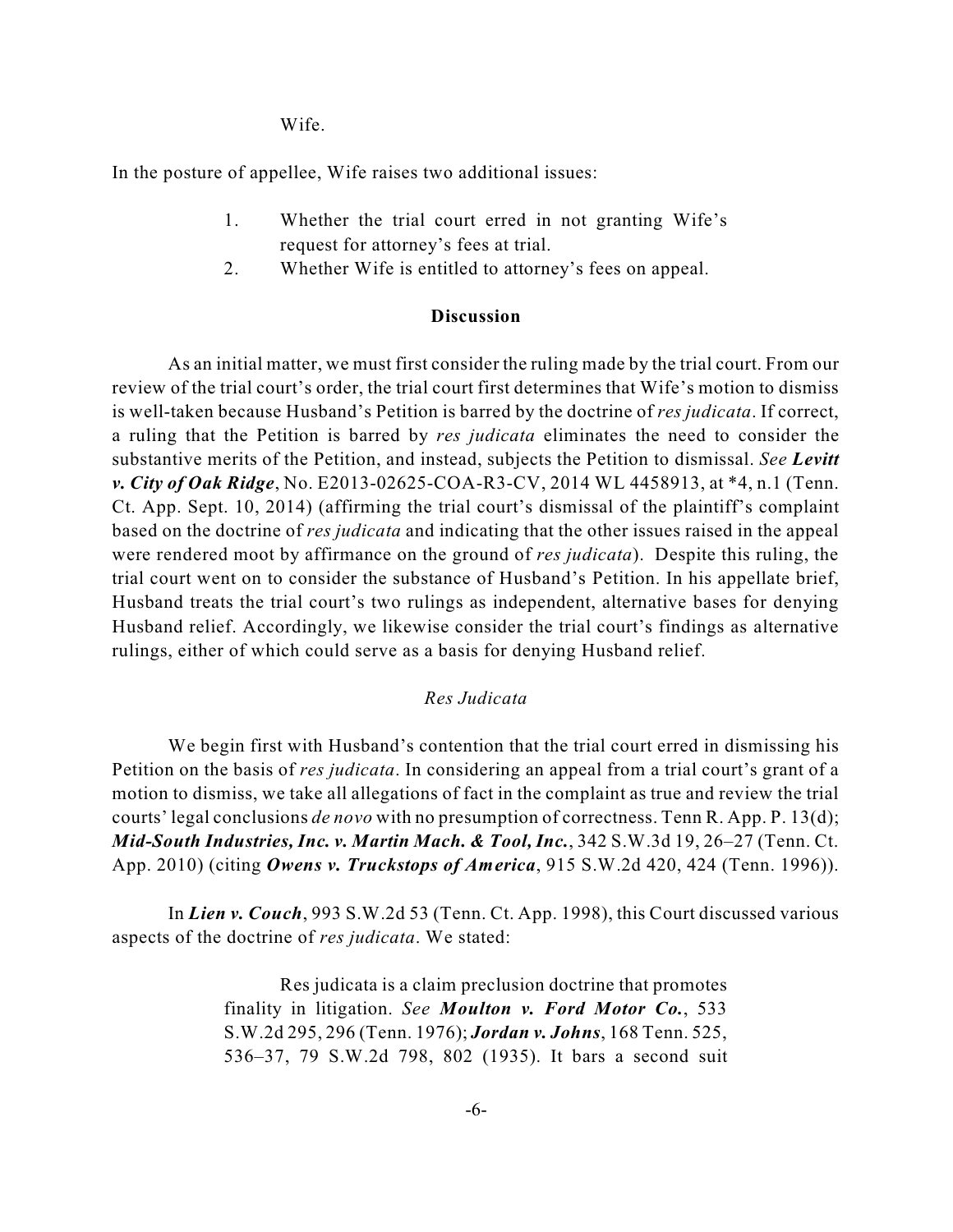between the same parties or their privies on the same cause of action with respect to all the issues which were or could have been litigated in the former suit. *See Richardson v. Tennessee Bd. of Dentistry*, 913 S.W.2d 446, 459 (Tenn. 1995); Collins v. Greene County Bank, 916 S.W.2d 941, 945 (Tenn. Ct. App. 1995).

Parties asserting a res judicata defense must demonstrate that (1) a court of competent jurisdiction rendered the prior judgment, (2) the prior judgment was final and on the merits, (3) the same parties or their privies were involved in both proceedings, and (4) both proceedings involved the same cause of action. *See Lee v. Hall*, 790 S.W.2d 293, 294 (Tenn. Ct. App. 1990). A prior judgment or decree does not prohibit the later consideration of rights that had not accrued at the time of the earlier proceeding or the reexamination of the same question between the same parties when the facts have changed or new facts have occurred that have altered the parties' legal rights and relations. *See White v. White*, 876 S.W.2d 837, 839–40 (Tenn. 1994).

The principle of claim preclusion prevents parties from splitting their cause of action and requires parties to raise in a single lawsuit all the grounds for recovery arising from a single transaction or series of transactions that can be brought together. *See Bio-Technology Gen. Corp. v. Genentech, Inc.*, 80 F.3d 1553, 1563 (Fed. Cir. 1996); *Hawkins v. Dawn*, 208 Tenn. 544, 548, 347 S.W.2d 480, 481–82 (1961); *Vance v. Lancaster*, 4 Tenn. (3 Hayw.) 130, 132 (1816). The principle is subject to certain limitations, one of which is that it will not be applied if the initial forum did not have the power to award the full measure of relief sought in the later litigation. *See Davidson v. Capuano*, 792 F.2d 275, 279 (2d Cir.1986); *Carris v. John R. Thomas & Assocs., P.C.*, 896 P.2d 522, 529–30 (Okla. 1995); *see also Rose v. Stalcup*, 731 S.W.2d 541, 542 (Tenn. Ct. App. 1987) (holding that a subsequent action was not barred because the initial court did not have jurisdiction over the claim). Thus, the Restatement of Judgments points out:

> The general rule [against relitigation of a claim] islargely predicated on the assumption that the jurisdiction in which the first judgment was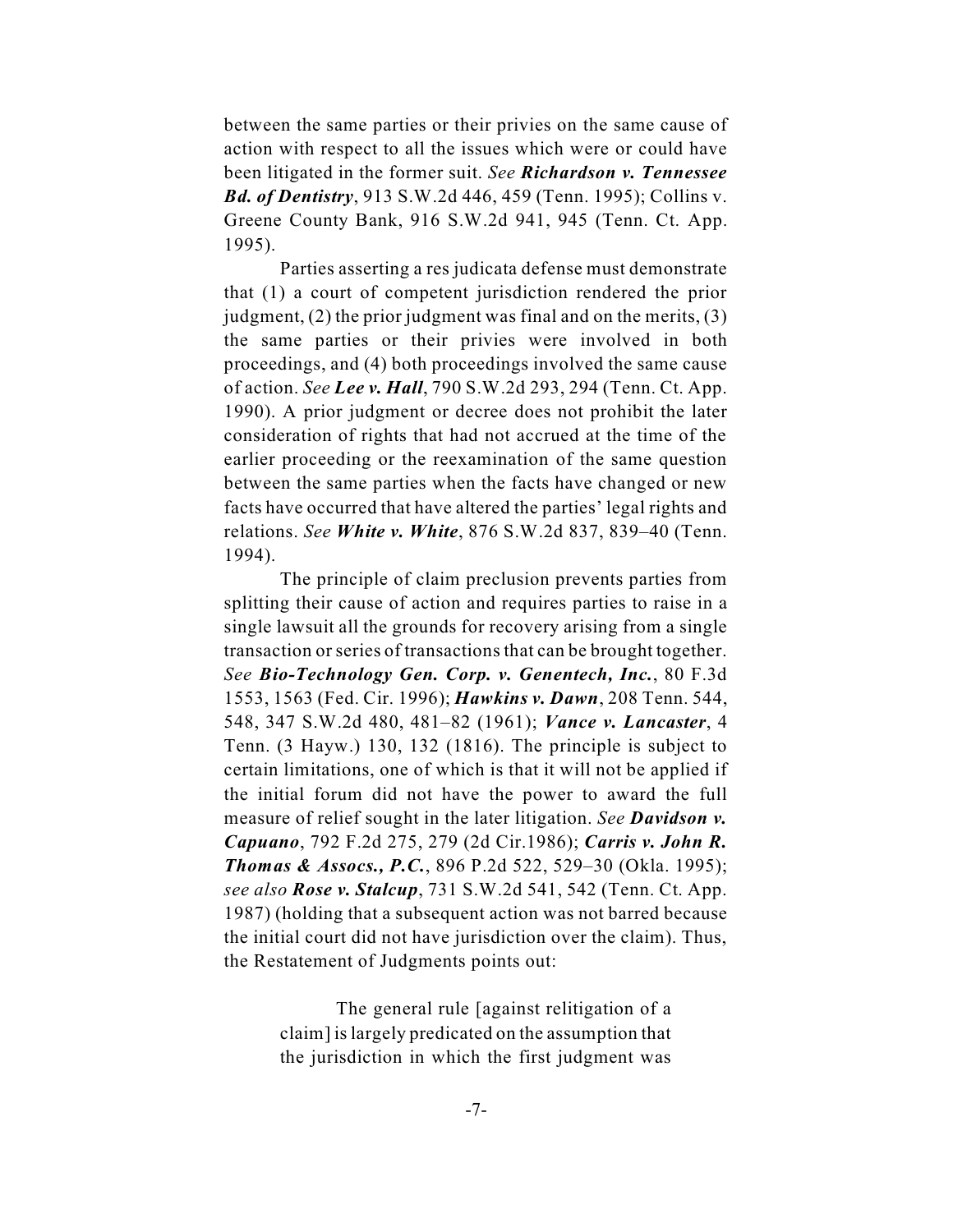rendered was one which put no formal barriers in the way of a litigant's presenting to a court in one action the entire claim including any theories of recovery or demands for relief that might have been available to him under applicable law. When such formal barriers in fact existed and were operative against a plaintiff in the first action, it is unfair to preclude him from a second action in which he can present those phases of the claim which he was disabled from presenting in the first.

*Restatement (Second) of Judgments* § 26(1)(c) cmt. c (1982).

*Lien*, 993 S.W.2d at 55–56; *see also Ostheimer v. Ostheimer*, No. W2002-02676-COA-R3- CV, 2004 WL 689881, at \*5 (Tenn. Ct. App. Mar. 29, 2004) ("[C]laim preclusion bars any claims that 'were or could have been litigated' in a second suit between the same or related parties involving the same subject matter.").

Accordingly, in order for *res judicata* to bar Husband's Petition, the above four elements must be met. In this case, there appears to be no dispute that both the Final Decree of Divorce and the consent order entered by the parties were rendered by a court having jurisdiction, were decided on the merits and have become final, and involved the same parties as the present case. *Lien*, 993 S.W.2d at 55–56 (citing *Lee*, 790 S.W.2d at 294). As we perceive it, Husband argues that the prior judgments and this case do not involve the same subject matter. Specifically, Husband argues that the while the prior adjudications involved Wife's entitlement to alimony and Husband's entitlement to a reduction in other types of alimony he was obliged to pay under the Final Decree of Divorce, the issue in this case involves the question of an interpretation of the Final Decree of Divorce as it relates only to this provision of the Final Decree of Divorce, as well as a determination of whether Husband has satisfied his obligations under the Final Decree.

We agree that *res judicata* does not bar Husband's claim in this case. First, we note that Husband has never before filed a petition in the trial court regarding interpretation or termination of his obligation to pay alimony under this specific provision of the Final Decree of Divorce. Thus, this issue has never been decided by the trial court. This Court was faced with a similar argument in *Chadwell v. Chadwell*, No. 03A01-9601-GS-00007, 1996 WL 555228 (Tenn. Ct. App. Oct. 1, 1996). In *Chadwell*, well after a divorce decree was entered, a dispute arose between the parties regarding the proper interpretation of the term "stock" as used in the divorce decree. *Id.* at \*1–\*4. The dispositive issue concerned whether former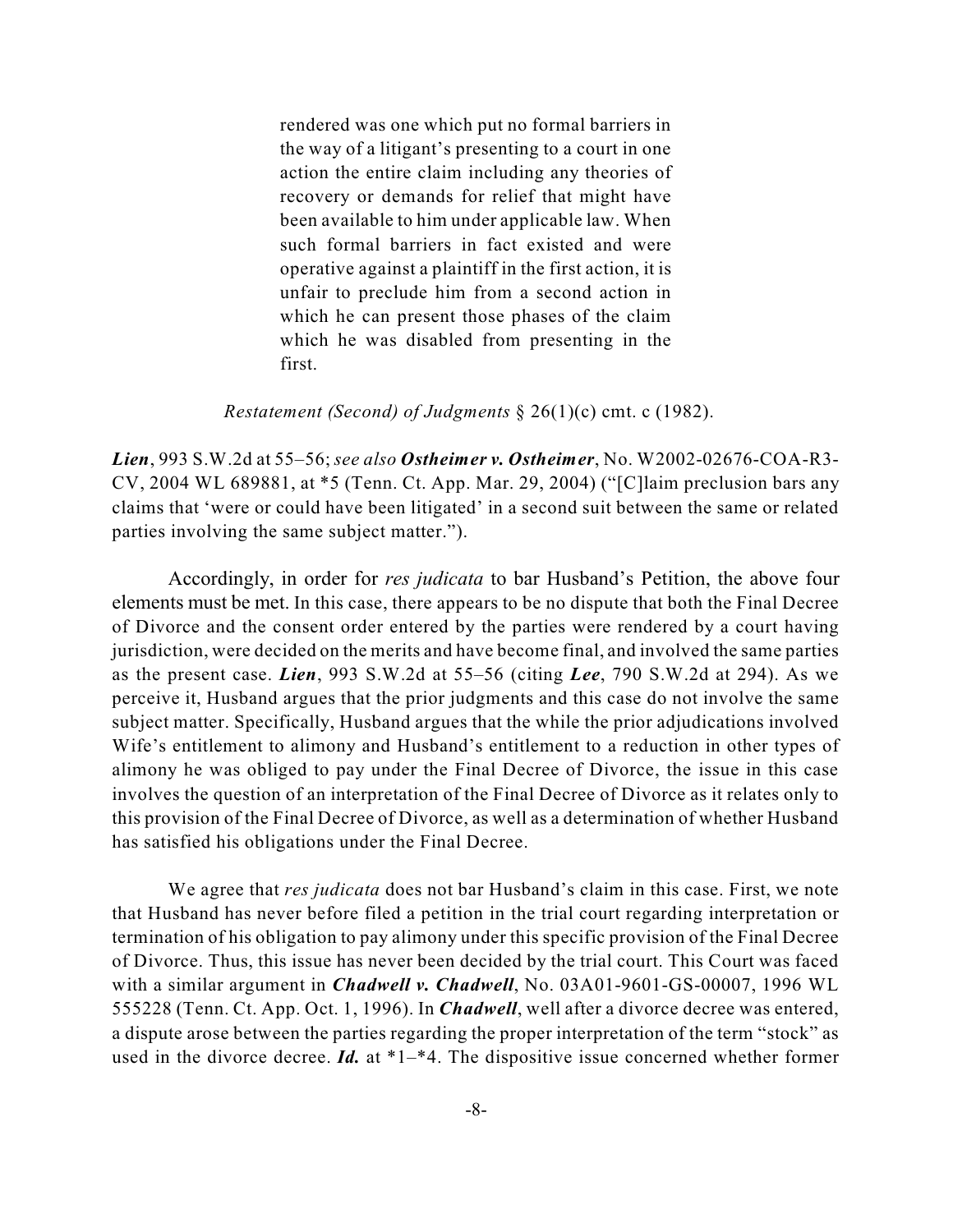wife had rights in a stock ownership plan and investment account by virtue of the provision of the divorce decree awarding her fifty percent (50%) of "the stock accumulated by [former husband] at his place of employment." *Id.* at \*1. Former husband argued that the issue of whether former wife had rights to this property was *res judicata*. *Id.* at \*5. The Court of Appeals rejected former husband's argument, concluding: "It seems axiomatic that the issuance of a divorce decree will not be *res judicata* as to an issue that arises as to the interpretation of the decree itself." *Id.* Although former husband argued that the issue "could have and should have been litigated when the decree was issued," the Court concluded that there was no issue until the dispute arose. *Id.* Here, the record shows that Husband terminated his payments to Wife in April 2014. Thereafter, a dispute arose as to whether Husband was entitled to terminate the payments. Like in *Chadwell*, only after this dispute regarding the interpretation of the Final Decree of Divorce arose in 2014 was there an issue in dispute. Because the issue in dispute did not exist during any of the prior proceedings, it simply "could [not] have been litigated in the former suit."*Lien*, 993 S.W.2d at 55 (citing *Richardson*, 913 S.W.2d at 459).

We also discern no error in Husband's choice to raise this issue as a declaratory judgment action. "Declaratory judgments may be used to determine marital status and rights incident thereto[.]" 22A Am. Jur. 2d *Declaratory Judgments* § 170. This Court was previously faced with a declaratory judgment action asking the court to interpret a divorce decree involving the parties. *See Clark v. Clark*, 620 S.W.2d 536 (Tenn. Ct. App. 1981). The Court expressed no rule that declaratory judgment actions were not a proper vehicle for seeking a judicial interpretation of a divorce decree, nor did the Court indicate that such an action would be barred by the doctrine of *res judicata*. *Id.* at 537–38. It is well-settled that the court has continuing jurisdiction to enforce its decrees. *See State ex rel. Stall v. City of Knoxville*, 365 S.W.2d 433, 435 (Tenn. 1963) ("The power to enforce its final judgments is inherent in all courts, since without this power the courts themselves would be unable to effect the ends for which they were designed."). This maxim holds true in divorce cases wherein one party seeks a judicial interpretation of the divorce decree:

> While a trial court generally does not [have the] authority to alter or amend a divorce judgment, it does have the inherent and continuing authority to construe and clarify its judgment when that judgment is ambiguous. The interpretation of a divorce decree that is ambiguous or uncertain on its face and, because of its language, is of doubtful meaning or open to diverse constructions, may, therefore, be clarified by the tribunal that ordered it. Trial courts generally have wide discretion in interpreting divorce judgments.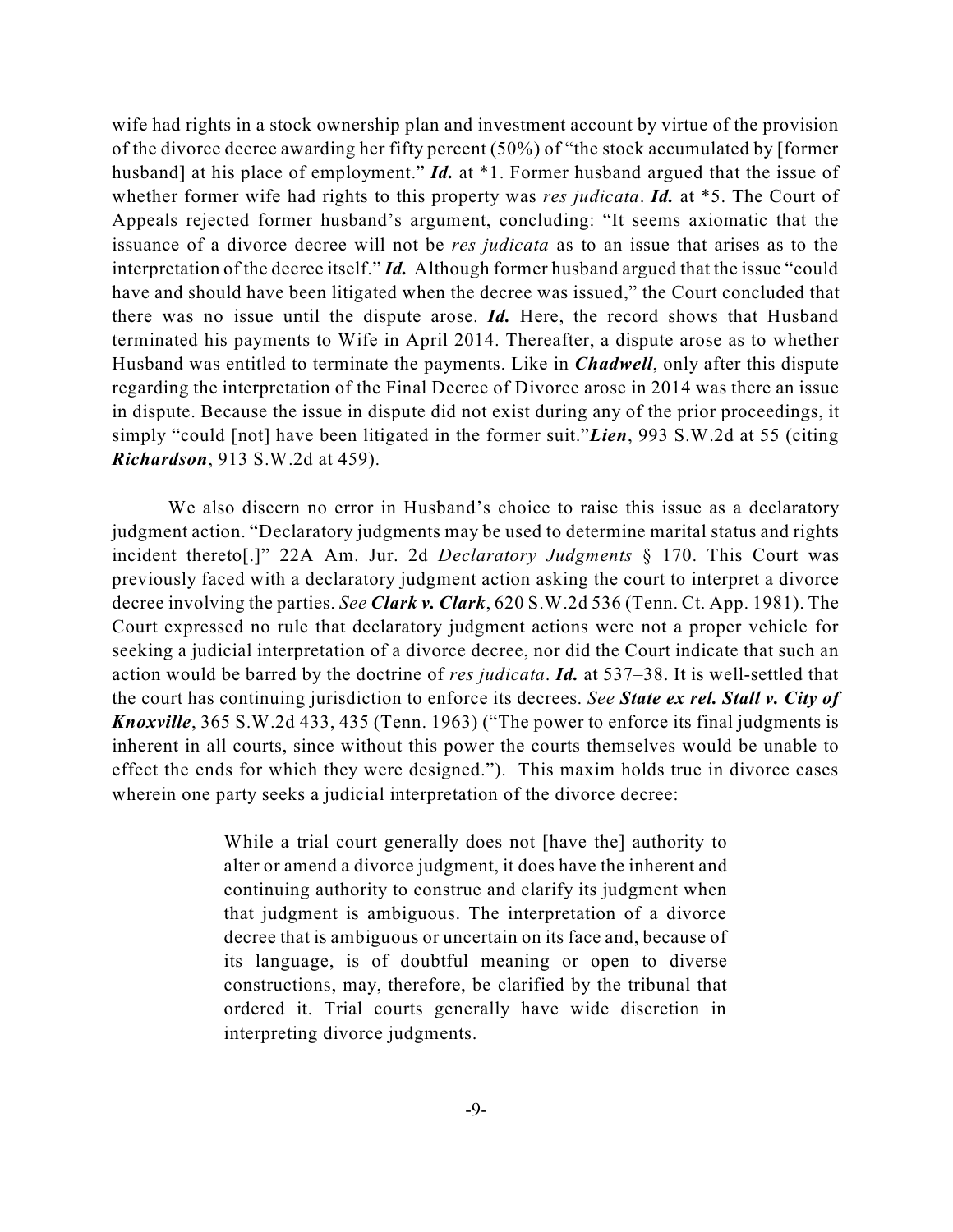## 27A C.J.S. *Divorce* § 456 (2014) (footnotes omitted).

Although neither party cites any cases in which *res judicata* has been cited as a bar to a subsequent action to interpret a divorce decree, our research has revealed one Tennessee Supreme Court case that implicitly rejects this argument, *Johnson v. Johnson*, 37 S.W.3d 892 (Tenn. 2001), involving whether a non-modifiable property division was subject to further judicial action. In *Johnson*, former husband unilaterally chose to receive a portion of his military retirement pay as disability benefits. *Id.* at 894. Former husband thereafter reduced his payments to former wife proportionally with the reduction in his retirement benefits. *Id.* Former wife filed a petition to modify the alimony provision of the divorce decree. *Id.* The Tennessee Supreme Court first concluded that the obligation at issue constituted property division, rather than alimony. The Tennessee Supreme Court noted that while the division of marital property is not subject to modification based on changed circumstances, former's wife petition actually involved enforcement of the original petition, rather than modification.*Id.* at 895–96. The Tennessee Supreme Court, therefore, proceeded to consider her argument, implicitly ruling that the courts had continuing authority to enforce the terms of a marital property provision in a divorce decree, even with regard to a provision that is non-modifiable.

The same is true in this case. Here, Husband does not seek a modification of his obligation to pay Wife, but merely a determination that he has fulfilled all that is required under the divorce decree. The trial court had continuing jurisdiction and authority to consider this issue. As such, while his request may ultimately be denied because: (1) Husband's obligation is non-modifiable; and (2) Husband's obligation under the Final Decree of Divorce has not been extinguished, the trial court was not barred by the doctrine of *res judicata* from considering his Petition to interpret and enforce the Final Decree of Divorce. Based on the forgoing, we hold that the trial court erred in finding that *res judicata* bars consideration of Husband's Petition.

#### **Interpretation of the Final Decree of Divorce**

Husband next argues that the trial court erred in interpreting the Final Decree of Divorce as requiring Husband to pay alimony *in solido* to Wife of one-half of his retirement pay without providing a definite duration for that award. This question requires usto interpret the language in a judgment. "The interpretation of a judgment is a question of law." *Pruitt v. Pruitt*, 293 S.W.3d 537, 544 (Tenn. Ct. App. 2008) (citation omitted). Accordingly, our review is *de novo* with no presumption of correctness. *Barnes v. Barnes*, 193 S.W.3d 495, 498 (Tenn. 2006). Judgments are to be construed like other written instruments, *Konvalinka v. Chattanooga-Hamilton Co. Hosp. Authority*, 249 S.W.3d 346, 356 n.19 (Tenn. 2008), the determinative factor being the intention of the court as gathered from all parts of the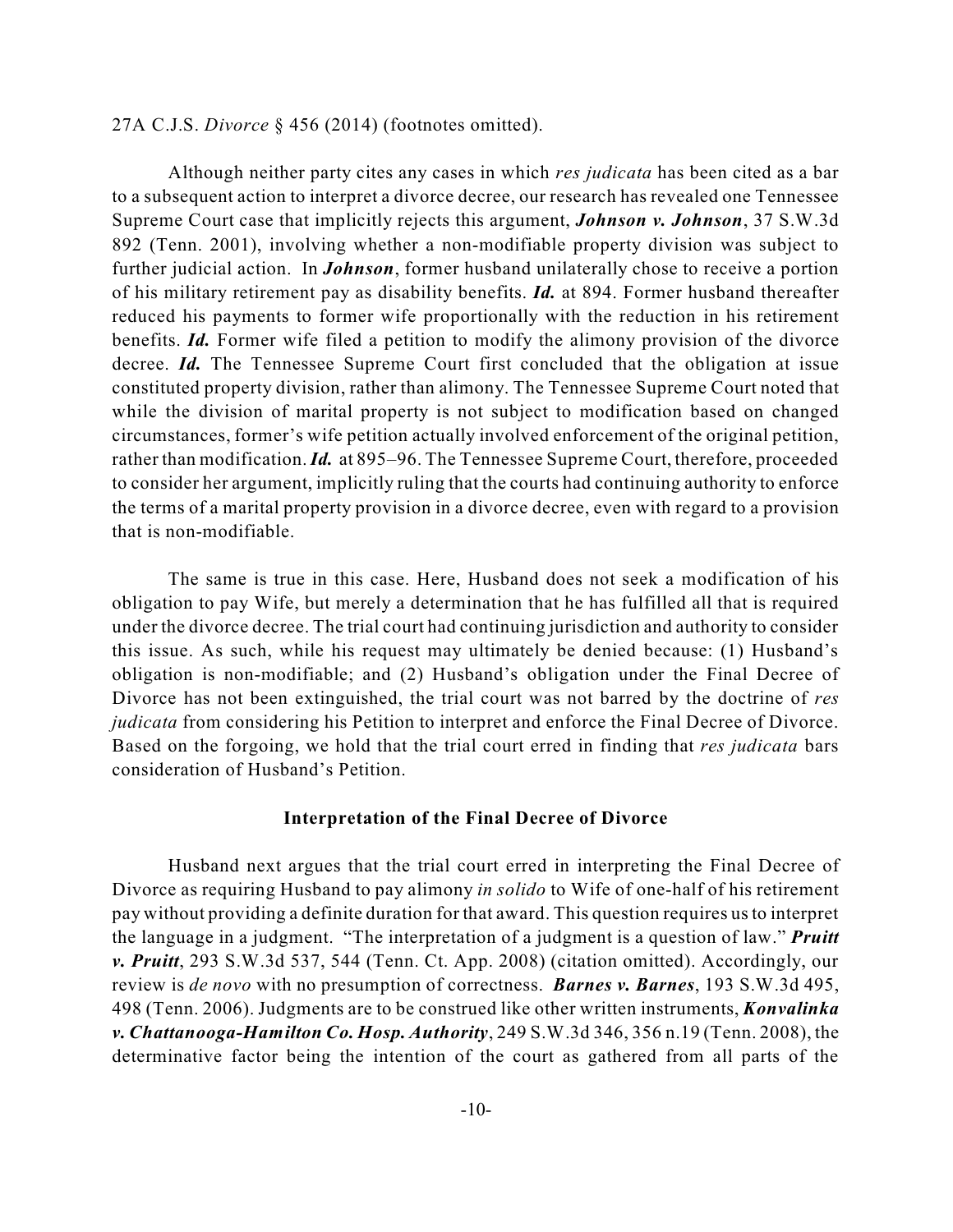judgment. *Stidham v. Fickle Heirs*, 643 S.W.2d 324, 328 (Tenn. 1982). Such construction should be given to a judgment as will give force and effect to every word of it, if possible, and make its several parts consistent, effective and reasonable. *Blue Cross-Blue Shield of Tennessee v. Eddins*, 516 S.W.2d 76, 78 (Tenn. 1974); *Branch v. Branch*, 249 S.W.2d 581, 582–83 (Tenn. Ct. App. 1952). Generally, trial courts are "in the best position to interpret and construe [their] own orders, even when a trial judge has no independent memory of the proceedings in a cause of action." *Sharp v. Stevenson*, No. W2009-00096-COA-R3-CV, 2010 WL 786006, at \*5 (Tenn. Ct. App. Mar. 10, 2010) (citing *Richardson v. Richardson*, 969 S.W.2d 931, 935 (Tenn. Ct. App. 1997)). However, in this case, the trial judge who entered the Final Decree of Divorce is not the same trial judge who considered Husband's instant Petition.

As previously discussed, the Final Decree of Divorce entered by the trial court required Husband to pay Wife "[a]s alimony in solido" one-half of Husband's "retirement/pension plan with the City of Memphis . . . , as of the date of the entry of this Final Decree of Divorce, and to which plan [Husband] has contributed \$60,114.96 through March 24, 2000." Husband only argues that he was merely required to pay Wife one-half of his contributions to the City of Memphis retirement/pension plan, or \$30,057.48. Because Husband has paid far in excess of that amount, Husband argues that the trial court erred in not ruling that his alimony obligation was extinguished.

Tennessee law recognizes four distinct classes of alimony: (1) alimony *in futuro*, (2) alimony *in solido*, (3) rehabilitative alimony, and (4) transitional alimony. Tenn. Code Ann. § 36-5-121(d)(1). The dispute in this case concerns alimony *in solido*:

> The second type of support, alimony in solido, is  $\dots$  a form of long-term support. The total amount of alimony in solido is set on the date of the divorce decree and is either paid in a lump sum payment of cash or property, or paid in installments for a definite term. Tenn. Code Ann. § 36-5- 121(h)(1); *Broadbent* [*v. Broadbent*], 211 S.W.3d [216,] 222 [(Tenn. 2006)] ("Alimony *in solido* consists of a definite sum of money that is paid in a lump sum or in installments over a definite period of time."). "A typical purpose of such an award would be to adjust the distribution of the parties' marital property." *Burlew* [*v. Burlew*], 40 S.W.3d [465,]471 [(Tenn. 2001)]. Alimony in solido "may be awarded in lieu of or in addition to any other alimony award, in order to provide support, including attorney fees, where appropriate." Tenn. Code Ann. §  $36-5-121(d)(5)$ . Unlike alimony in futuro, the other form of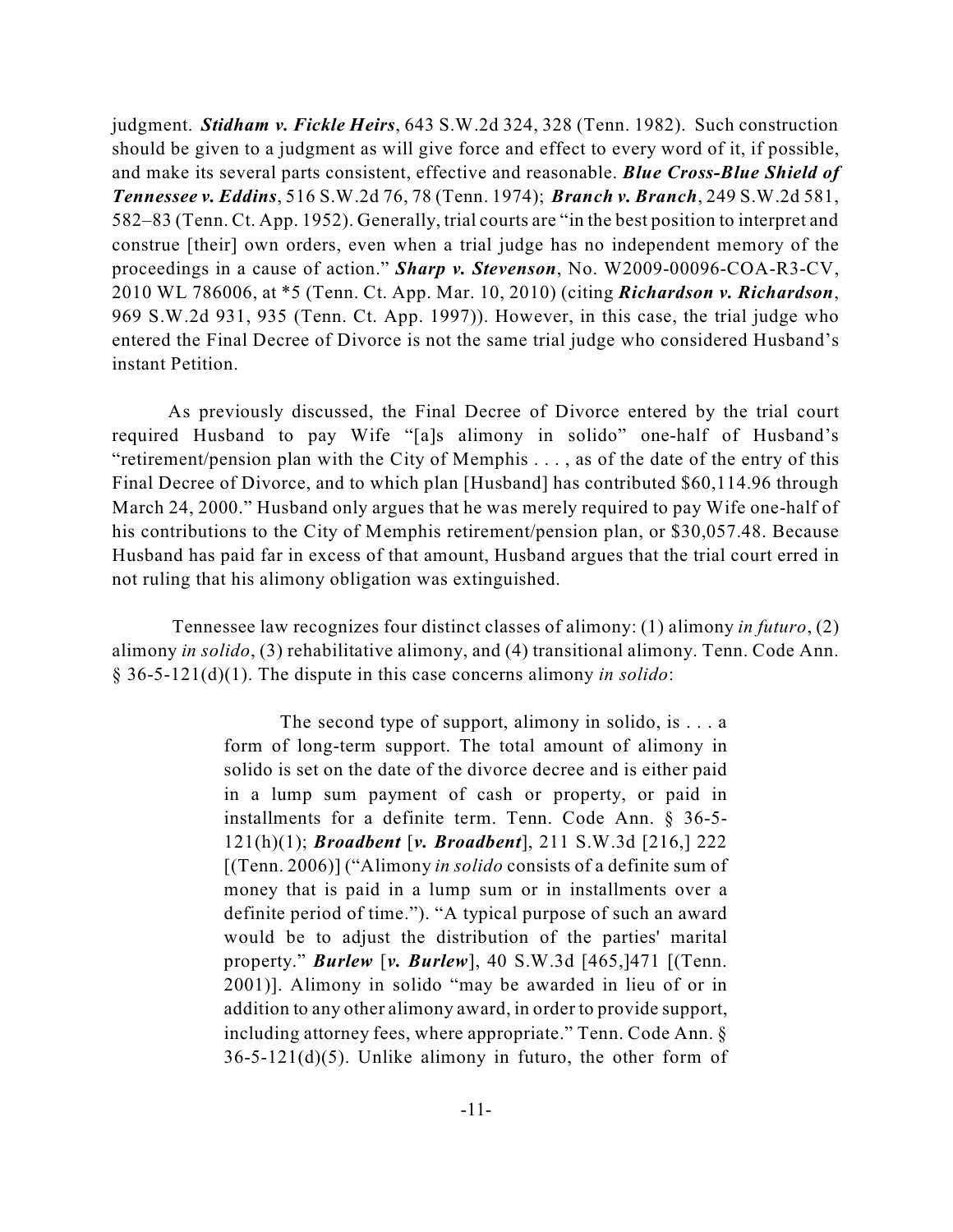long-term support, alimony in solido is considered a final judgment, "not modifiable, except by agreement of the parties," and does not terminate upon the death or remarriage of the recipient or payor spouse. Tenn. Code Ann. § 36-5- 121(h)(2)–(3); *see Riggs* [*v. Riggs*], 250 S.W.3d [453,] 456 n. 3 [(Tenn. Ct. App. 2007)].

### *Gonsewski v. Gonsewski*, 350 S.W.3d 99, 108 (Tenn. 2011) (footnote omitted).

Here, the trial court interpreted the alimony *in solido* provision as requiring Husband to remit one-half of his entire pension with the City of Memphis to Wife. Husband argues that this interpretation ignores both the statutory requirements of alimony *in solido* as well as the plain language of the alimony provision. First, Husband notes that Tennessee law provides that alimony *in solido* "is an award of a definite sum of alimony and 'may be paid in installments provided the payments are ordered over a definite period of time and **the sum of the alimony to be paid is ascertainable when awarded**.'" *Burlew*, 40 S.W.3d at 471 (emphasis added) (quoting *Waddey v. Waddey*, 6 S.W.3d 230, 232 (Tenn. 1999)). Husband argues that the only interpretation of the language of the alimony provision that includes a sum that is ascertainable at the time the Final Decree of Divorce was entered requires the court to find that Husband was only required to pay one-half of Husband's stated contributions to the City of Memphis retirement/pension plan.

We note that Husband raises no argument in this Court that the trial court erred in interpreting the alimony at issue in this case as alimony *in solido*, rather than as alimony *in futuro* or a non-alimony property division, due to the alimony provision's indefinite amount and duration. Indeed, in his brief, Husband concedes that the issue of whether "Husband owes alimony in solido to Wife for her interest in the City of Memphis retirement/pension plan is res judicata." Instead, Husband only argues that the \$60,114.96 figure contained in the alimony provision provides the definite amount and duration for the payments. Thus, any argument that the alimony provision, as written, cannot be classified as alimony *in solido* is waived. 4

<sup>&</sup>lt;sup>4</sup> Although this issue was not raised by Husband, we note that there is some authority that conditioning the payment of alimony on the lifetime of the obligor does not defeat the trial court's intention to award a party alimony *in solido*. *See Towner v. Towner*, 858 S.W.2d 888, 890 (Tenn.1993) ("[T]he mere fact that the duration of the specified monthly payments is determined by [the obligor's] life does not necessarily mean that the provision is [not alimony *in solido*, and therefore,] subject to modification."). Instead, the Tennessee Supreme Court has held that these types of alimony awards are more akin to property settlements that are not subject to modification based on changed circumstances. *See id.* at 891 ("The agreement in this case, considered in light of all the circumstances, is essentially a property settlement (Continued...)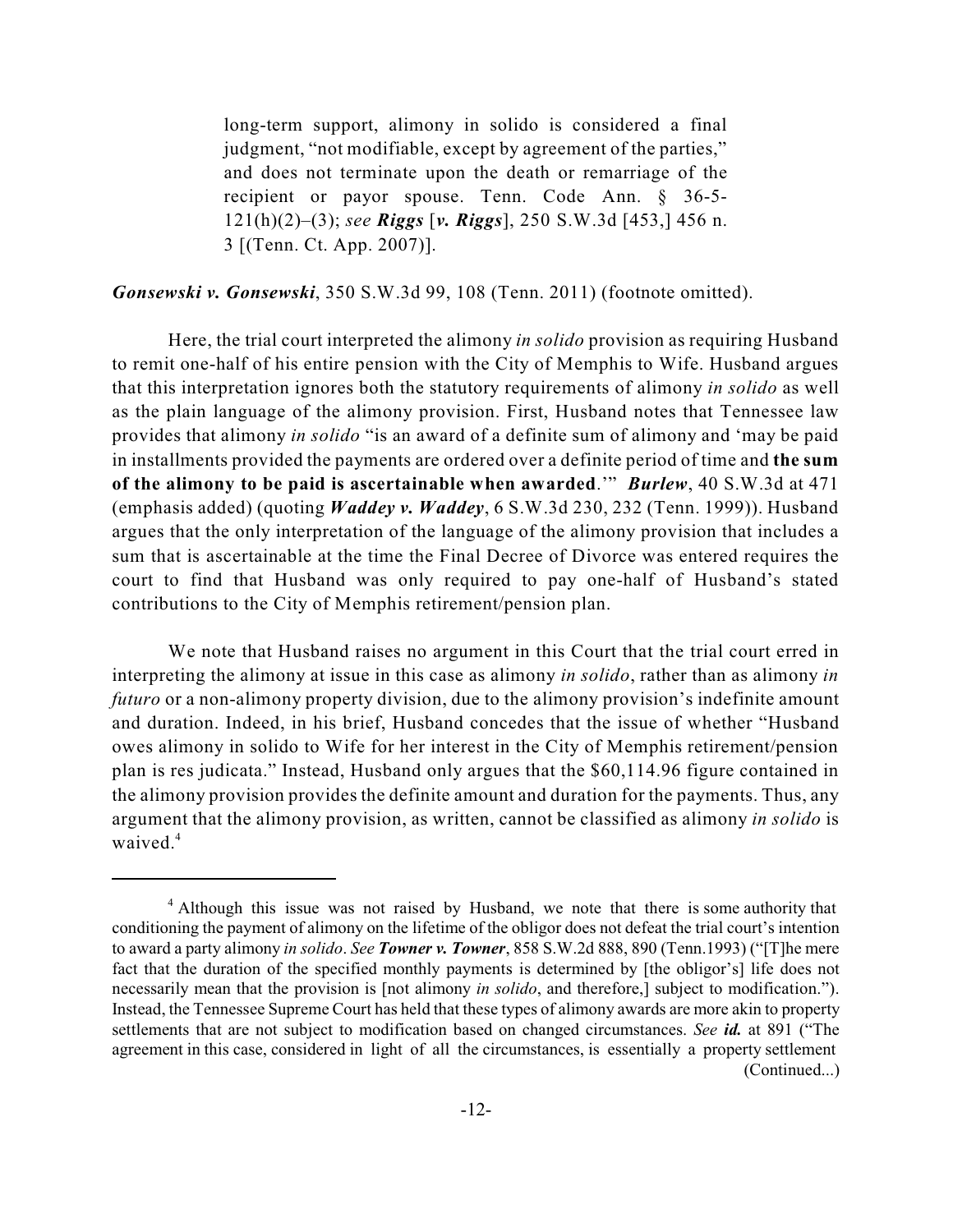We respectfully disagree with Husband's interpretation of the alimony provision at issue. As previously discussed, in interpreting an order of the court, the "determinative factor" is the "intention of the court as gathered from all parts of the judgment." *Pruitt v. Pruitt*, 293 S.W.3d 537, 543 (Tenn. Ct. App. 2008). "The construction of a judgment should give force and effect to every word of it, if possible, and make all of the parts consistent, effective, and reasonable." *Id.* at 545. Here, the trial court's intention was clear from the face of the Final Decree of Divorce—to provide Wife with her marital interest in the bulk of the marital property, including Husband's various City of Memphis retirement plans.

In this case, several facts appear to be undisputed. First, the parties were married for approximately thirty-three years. Second, Husband worked for the City of Memphis at the time of the parties' divorce and, according to his brief, "during the length of the marriage." Consequently, even Husband concedes in his brief that the "the [City of Memphis retirement/pension] plan constituted a marital asset." As such, Wife was clearly entitled to an equitable division of this asset in the divorce. *See Cohen v. Cohen*, 937 S.W.2d 823, 828 (Tenn. 1996) (portion of retirement benefits that accrues during marriage constitutes marital property subject to division).<sup>5</sup> Trial courts have "wide latitude in fashioning an equitable division of marital property." *Altman v. Altman*, 181 S.W.3d 676, 683 (Tenn. Ct. App. 2005). An award of alimony *in solido* often serves the purpose of "adjust[ing] the

<sup>(...</sup>continued)

agreement, rather than an order of support."); *see also Johnson*, 37 S.W.3d at 895 (concluding that "the payments made to [former wife] pursuant to the MDA were periodic distributions of marital property rather than alimony"). In addition, while Courts have held that determining the nature of an alimony award is important when the issue is a requested modification of the award and the award contains no express designation as to the type of alimony awarded, *see Averitte v. Averitte*, No. M2012-00738-COA-R3-CV, 2013 WL 357602, at \*2 (Tenn. Ct. App. Jan 29, 2013) ("Discerning the nature of the award can [ ] be challenging if the language of the decree is not sufficiently descriptive . . . ."), this Court in *Schmidt v. Schmidt*, No. M2004-01350-COA-R3-CV, 2005 WL 2240960 (Tenn. Ct. App. Sept. 15, 2005), considered a number of oft-cited alimony Opinions, concluding "[i]n all of these cases, the presence or absence of contingencies did not change the express description of the form of alimony awarded." *Schmidt*, 2005 WL 2240960, at \*6. In this case, the trial court clearly designated the award as an award of alimony *in solido*. Husband filed no appeal of that decision at the time it was entered, nor does he argue that the trial court misclassified the alimony award at issue. Accordingly, we will not consider whether this was the proper form for an award of alimony *in solido*.

 $<sup>5</sup>$  From the parties' briefs, it appears that Husband may have worked for the City of Memphis</sup> prior to the parties' marriage. Thus, some of the pension may have been acquired prior to the marriage, and therefore, separate property. Husband, however, does not raise any issue regarding the trial court's finding that the entirety of theCity of Memphis retirement/pension plan acquired prior to the parties' divorce constitutes a marital asset. As such, we assume any value in the retirement plan acquired prior to the divorce was marital property subject to division.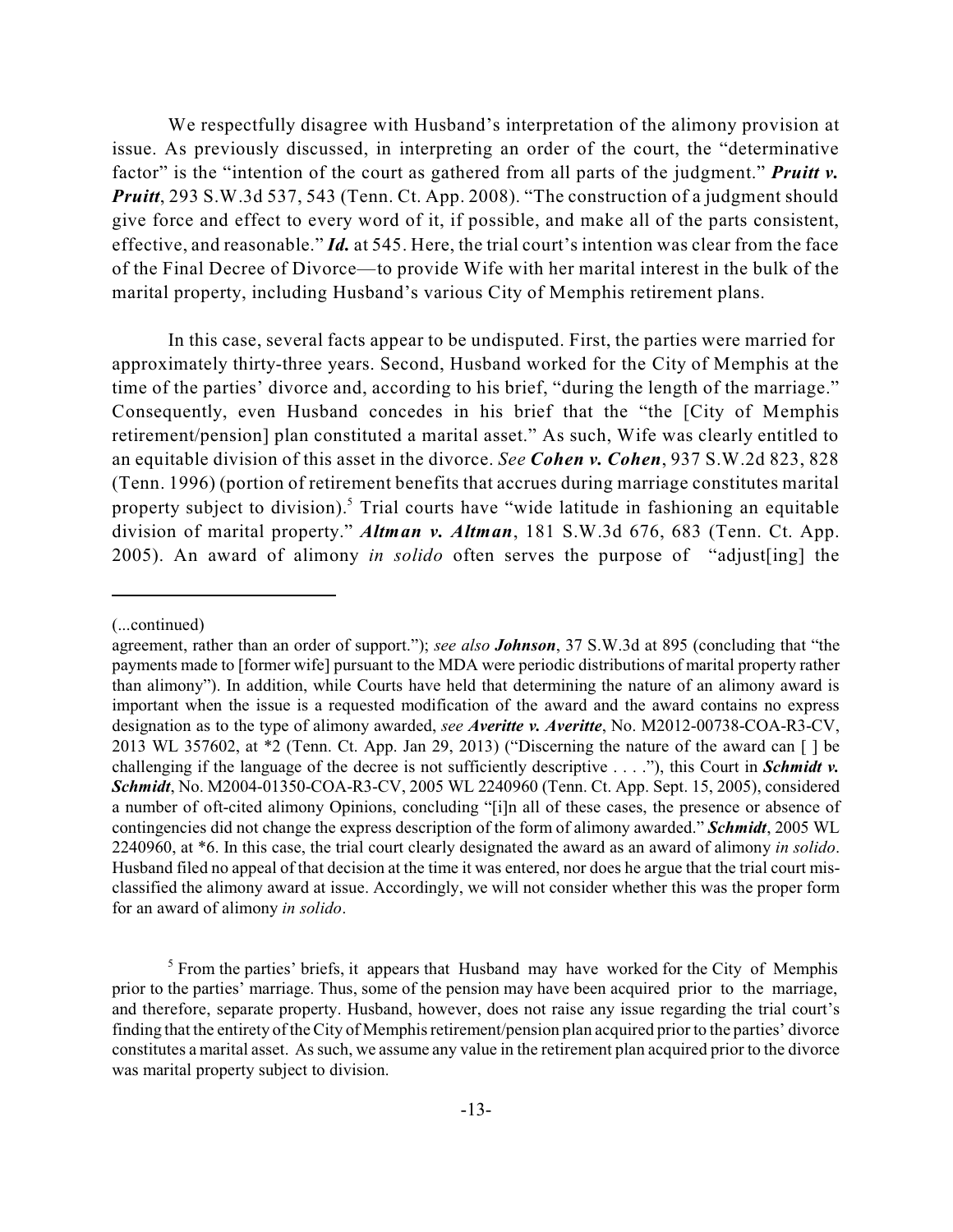distribution of the parties' marital property." *Burlew*, 40 S.W.3d at 471. While an equitable division of marital property does not always mean an equal division, *see Robertson v. Robertson*, 76 S.W.3d 337, 341 (Tenn. 2002), other provisions of the Final Decree of Divorce illustrate the trial court's intent to equally divide the bulk of the parties' marital assets, including joint accounts, stocks, bonds, certificates of deposits, a DROP plan with the City of Memphis, and a deferred compensation plan with the City of Memphis. Thus, it is reasonable to conclude that the trial court's intent was to also fashion an equal division of the City of Memphis retirement/pension plan.

Indeed, the alimony provision at issue specifically states that the parties "shall equally divide" the plan, "as of the date of the entry of th[e] Final Decree of Divorce." This language clearly indicates that Wife is entitled to receive one-half of the value of the plan, as of the date of the divorce. It is undisputed that at the time Husband filed the instant Petition, Husband had received over \$500,000.00 from the plan at issue. Husband worked approximately one year after the entry of the Final Decree of Divorce. It is unreasonable to conclude that the plan increased in value by over \$400,000.00 in just thirteen months, when Husband worked for the City of Memphis for over thirty-three years. Instead, the only reasonable conclusion to be drawn is that while Husband may have only contributed \$60,114.96 to the City of Memphis retirement/pension plan by the time of the divorce, the City of Memphis retirement/pension plan had a value far greater. Indeed, Wife testified in an affidavit filed in the trial court that the \$60,114.96 figure represented "the amount which Husband paid into the pension plan," rather than the value of the City of Memphis retirement/pension plan at the time of the parties' divorce. Husband points to no evidence in the record disputing Wife's testimony that the \$60,114.96 does not accurately reflect the value of the City of Memphis retirement/pension plan at the time the Final Decree of Divorce was entered. Because the trial court's clear intent was to use the alimony *in solido* provision to equally divide the parties' marital property, we cannot agree with Husband that the trial court intended Wife to receive only \$30,057.48, an amount that represents less than twelve percent (12%) of the amount that Husband has received from the City of Memphis retirement/pension plan as of the summer of 2014. Thus, we cannot conclude that the inclusion of the \$60,114.96 figure in the alimony *in solido* provision was intended to provide a cap on Husband's obligation to pay Wife from the proceeds of his City of Memphis retirement/pension plan. Instead, it appears that the purpose of the \$60,114.96 figure was to identify the City of Memphis retirement/pension plan at issue, and distinguish it from Husband's two other City of Memphis accounts, his DROP account and his deferred compensation account. Further, the trial court's decision to distribute this property through alimony rather than a property division is explained by Wife's affidavit—that neither the City of Memphis retirement/pension plan nor the deferred compensation plan "were . . . subject to a Qualified Domestic Relations Order" and therefore, "the payments had to come from [Husband] as they could not come from the City of Memphis directly." The record contains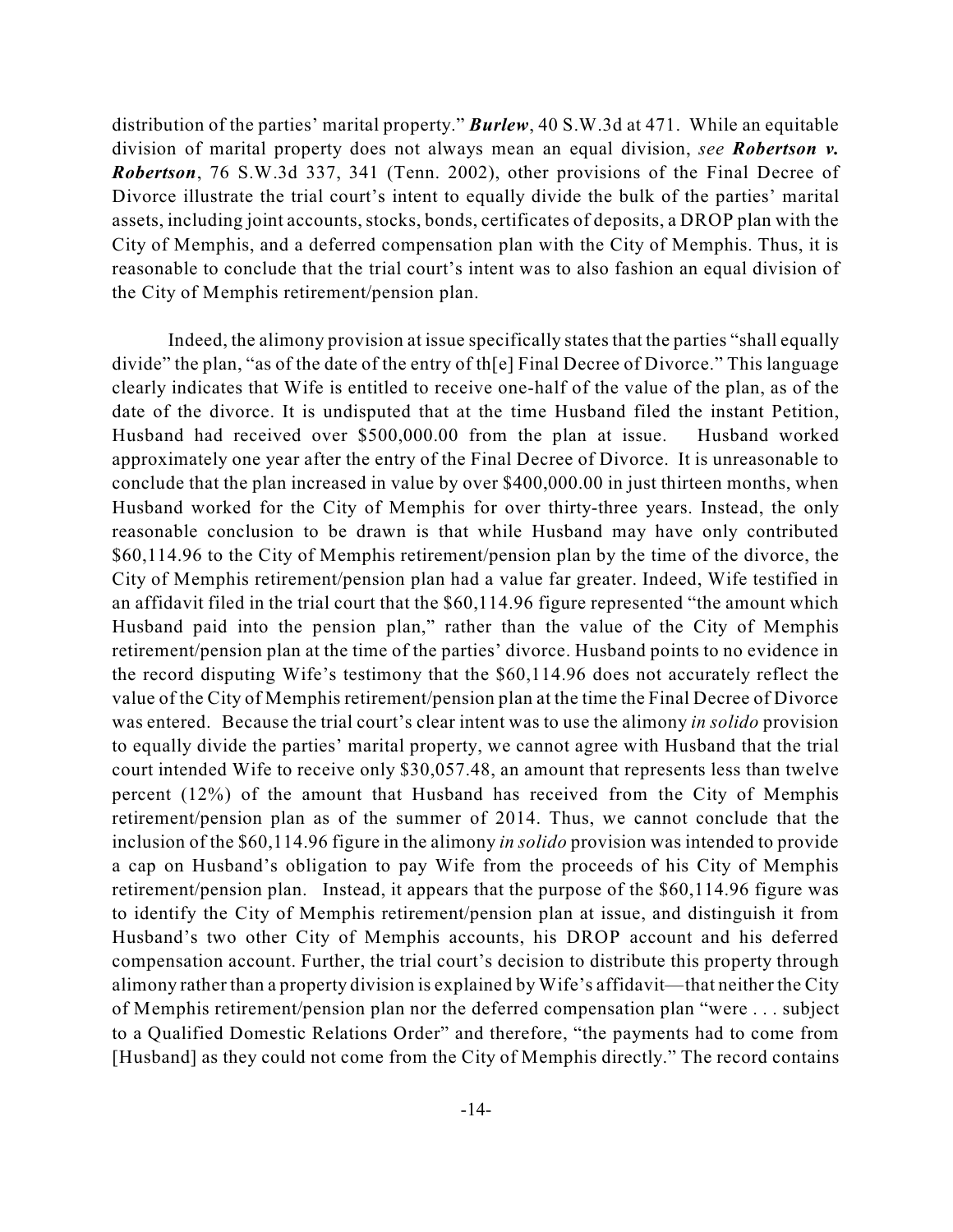no transcripts from the original trial, and Husband offers no evidence to dispute Wife's explanation for the trial court's treatment of this property. As such, we can only credit Wife's testimony that the trial court treated the City of Memphis retirement/pension plan as alimony *in solido* due to limitations with how the proceeds could be distributed.

Based on the forgoing, we conclude that the trial court did not err in interpreting the Final Decree of Divorce as requiring Husband to remit to Wife one-half of the total value of the City of Memphis retirement/pension plan, as of the date of the entry of the Final Decree of Divorce. Husband was, therefore, not entitled to terminate his payments once Wife received one-half of Husband's total contributions to the plan. In addition, Husband is not entitled to reimbursement of any overpayment beyond \$30,057.48. Although the Final Decree of Divorce clearly states that Wife is only entitled to that portion of the value of the City of Memphis retirement/pension plan that accrued prior to the divorce, Husband raises no issue regarding this fact on appeal, nor did Husband's Petition in the trial court seek a determination of when Husband's alimony obligation would be extinguished based on this fact. Accordingly, we decline to address that issue at this time.

#### **Attorney's Fees**

Wife next argues the trial court erred in failing to award her attorney's fees in the defense of this action. Wife relies on Tennessee Code Annotated Section 36-5-103(c) to support her request for attorney's fees. As explained by this Court in *Owens v. Owens*, No. M2012-01186-COA-R3-CV, 2013 WL 3964793 (Tenn. Ct. App. July 30, 2013) perm. app. denied (Tenn. Nov. 13, 2013):

> Reasonable fees may be awarded pursuant to § 36-5- 103(c) in actions to enforce a decree for alimony, which has been interpreted as including the situation where an alimony recipient is forced to defend an action to reduce or terminate that alimony. *Evans v. Evans*, [No. M2002-02947-COA-R3-CV,] 2004 WL 1882586, at \*13 (Tenn. Ct. App. Aug. 23, 2004). In addition, a court may award a former spouse attorney's fees as alimony in solido pursuant to  $\S 36-5-101$  in a modification or alimony proceeding. *See Evans*, 2004 WL 1882586, at \*15 ("ample authority exists to authorize a court to award fees in a modification proceeding on the same basis, and according to the same principles, as a fee award is made in the divorce proceeding and initial award under Tenn. Code Ann. § 36-5-  $101"$ ).

> > An award of attorney'sfeesis within the sound discretion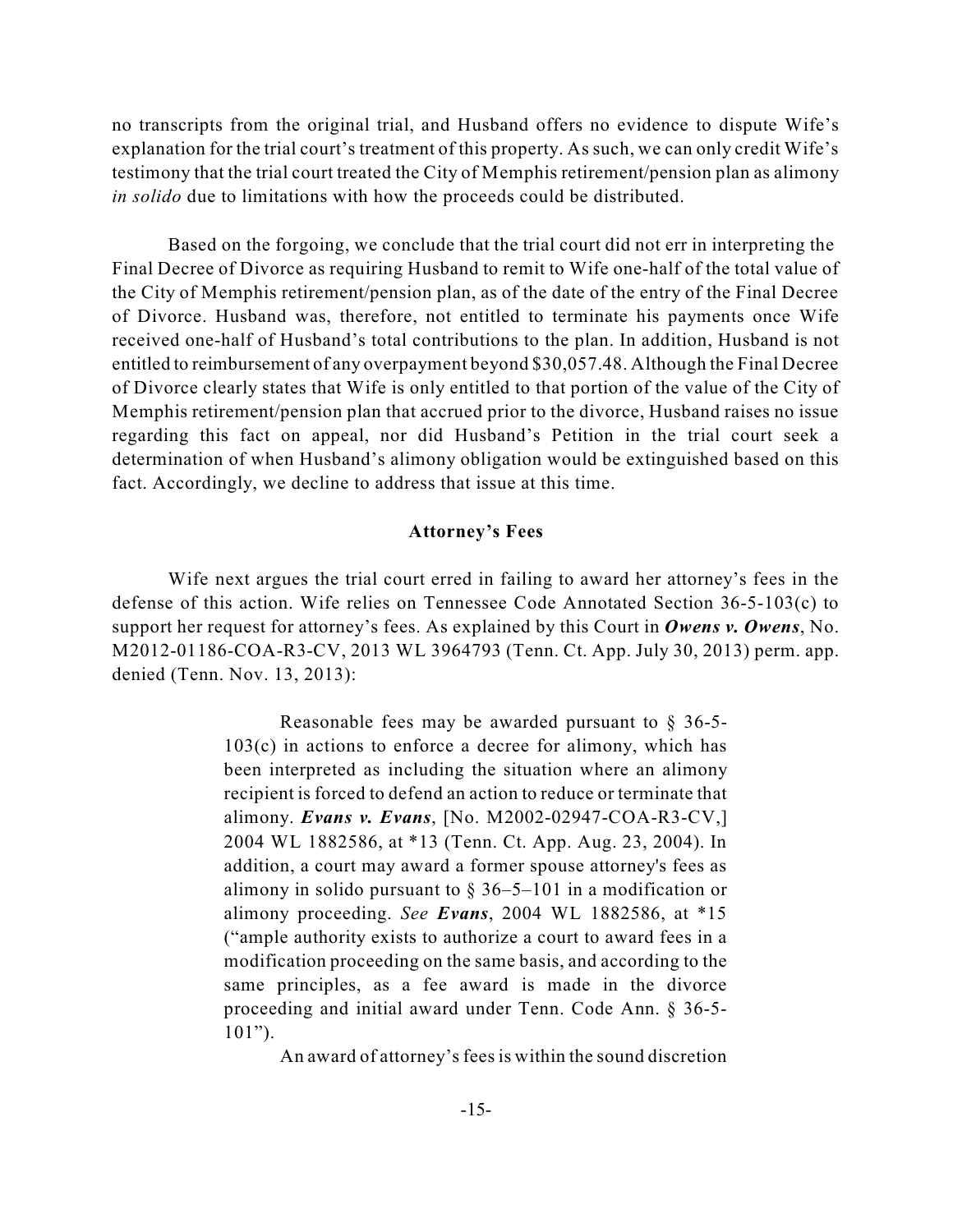of the trial court, regardless of the legal authority for the award, and will not be reversed on appeal if that discretion is not abused. *Yount v. Yount*, 91 S.W.3d 777, 783 (Tenn. Ct. App. 2002); *Evans*, 2004 WL 1882586, at \*17 (Tenn. Ct. App. Aug. 23, 2004). A trial court abuses its discretion when it applies an incorrect legal standard, or reaches a decision that is not logical, bases its decision on a clearly erroneous assessment of the evidence, or uses reasoning that causes an injustice to the complaining party. *Bailey v. Blount Cnty. Bd. of Educ.*, 303 S.W.3d 216, 237 (Tenn.2010) (citing *State v. Banks*, 271 S.W.3d 90, 116 (Tenn. 2008)).

*Owens*, 2013 WL 3964793, at \*6. Considering the record as whole, we cannot conclude that the trial court abused its discretion in requiring both parties to pay their respective attorney's fees. The trial court's denial of Wife's request for attorney's fees is, therefore, affirmed.

Wife also seeks her attorney's fees on appeal pursuant to the same statutory authority. "Whether to award attorney's fees on appeal is a matter within the sole discretion of this Court." *Hill v. Hill*, No. M2006-02753-COA-R3-CV, 2007 WL 4404097, at \*6 (Tenn. Ct. App. Dec.17, 2007) (citing *Archer v. Archer*, 907 S.W.2d 412, 419 (Tenn. Ct. App .1995)). In determining whether an award of fees on appeal is appropriate, we consider "the ability of the requesting party to pay the accrued fees, the requesting party's success in the appeal, whether the requesting party sought the appeal in good faith, and any other equitable factor that need be considered." *Hill*, 2007 WL 4404097, at \*6 (citing *Dulin v. Dulin*, 2003 WL 22071454, at \* 10 (Tenn. Ct. App. Sept. 3, 2003)). In this case, the record contains little evidence of Wife's ability to pay the requested fees. In addition, while Wife ultimately prevailed in retaining her alimony payments, Wife did not prevail on her argument that Husband's Petition was barred by the doctrine of *res judicata*, which issue constituted a good faith basis for Husband to appeal the trial court's ruling. Under these circumstances, we exercise our discretion to decline Wife's request for attorney's fees on appeal.

## **Conclusion**

The judgment of the Circuit Court of Shelby County is reversed in part and affirmed in part. Costs of this appeal are taxed one-half to Appellant William F. Young, Jr., and his surety, and one-half to Appellee Josephine Whitthorne Young, for all of which execution may issue if necessary. This cause is remanded to the trial court for the collection of costs and all further proceedings as may be necessary and are consistent with this Opinion.